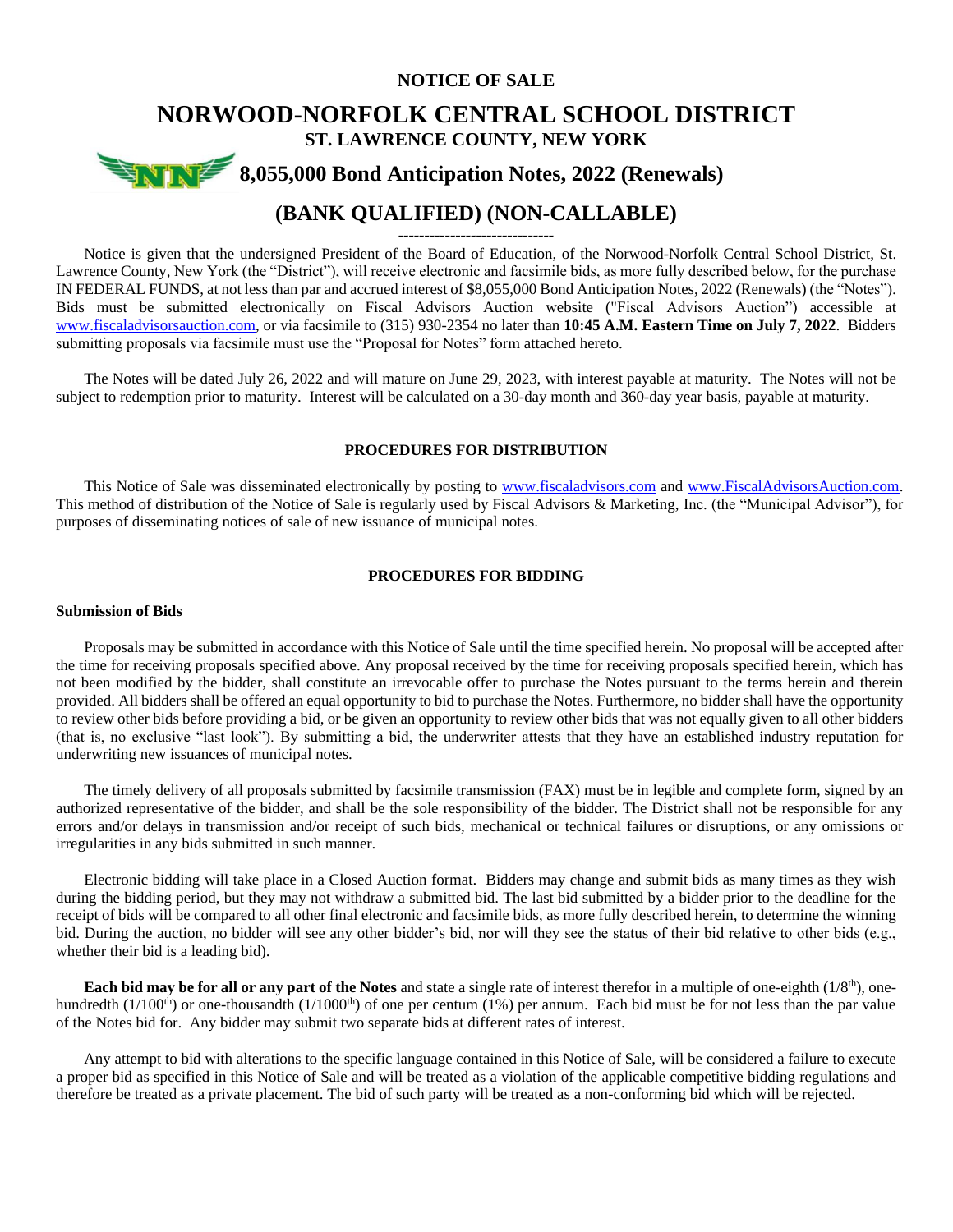## **Award of Notes**

The Notes will be awarded to the bidder or bidders offering the lowest net interest cost, that being the rate of interest which will produce the least interest cost over the life of the Notes, after accounting for the premium offered, if any. In the event bids offering the same lowest net interest cost are received, an award will be made to the bidder offering to purchase the greater principal amount of Notes. If two or more bids offering to purchase the same principal amount of Notes at the same lowest net interest rate are received, an award will be made by lot from among such lowest bids. The right is reserved by said District to award to any bidder all or any part of the Notes which such bidder offers to purchase and, in such event, the premium, if any, specified by such bidder will be pro-rated. In any event, the award of said Notes will be made on the basis of the bid or combination of bids offering to purchase the Notes on terms most favorable to said District.

The District reserves the right to reject any and all bids (regardless of the interest rate bid), to reject any bid not complying with this official Notice of Sale and, so far as permitted by law, to waive any irregularity or informality with respect to any bid or the bidding process. **All or none bids will be rejected. Conditional bids will be rejected, including any bid subject to credit approval.**

### **Registration to Bid**

To bid electronically using Fiscal Advisors Auction, bidders must first visit the website at [www.fiscaladvisorsauction.com](http://www.fiscaladvisorsauction.com/) where, if they have never registered with either Fiscal Advisors Auction or any municipal debt auction website powered by Grant Street Group, they can register and then request admission to the District's auction. Only FINRA registered broker dealers, dealer banks with DTC clearing arrangements and banks or trust companies located and authorized to do business in the State of New York will be eligible to bid. The District will determine whether any request for admission is granted. Bidders who have previously registered with Fiscal Advisors Auction may call auction support at (412) 391-5555 x1370 to confirm their ID or password. The use of Fiscal Advisors Auction shall be at the bidder's risk, and the District shall have no liability with respect thereto. Bidders shall not be required to register in order to submit a facsimile bid.

### **Rules of Fiscal Advisors Auction**

The "Rules of Fiscal Advisors Auction" can be viewed on the Fiscal Advisors Auction website and are incorporated by reference in this Notice of Sale. Bidders must comply with the Rules of Fiscal Advisors Auction in addition to the requirements of this Notice of Sale. In the event the Rules of Fiscal Advisors Auction conflict with this Notice of Sale, this Notice of Sale shall prevail.

### **Disclaimer**

Each prospective bidder who wishes to submit electronic bids shall be solely responsible to register to bid via Fiscal Advisors Auction. Each qualified prospective bidder shall be solely responsible to make necessary arrangements to access Fiscal Advisors Auction for purposes of submitting its bid in a timely manner and in compliance with the requirements of this Notice of Sale. Neither the District nor Fiscal Advisors Auction shall have any duty or obligation to undertake such registration to bid for any prospective bidder or to provide or assure such access to any qualified prospective bidder, and neither the District nor Fiscal Advisors Auction shall be responsible for a bidder's failure to register to bid or for proper operation of, or have any liability for any delays or interruptions of, or any damages caused by Fiscal Advisors Auction. The District is using Fiscal Advisors Auction as a communications mechanism, and not as the District's agent, to conduct the electronic bidding for the Notes. If a prospective bidder encounters any difficulty in registering to bid, or submitting or modifying a bid for the Notes, it should telephone Fiscal Advisors Auction and notify the District's Municipal Advisor at (315) 752-0051 (provided that the District shall have no obligation to take any action whatsoever upon receipt of such notice). After receipt of bids is closed, the District through Fiscal Advisors Auction or telephone will indicate the apparent successful bidder. Such message is a courtesy only for viewers, and does not constitute the award of the Notes. The Fiscal Advisors Auction bids will be compared with bids received outside of Fiscal Advisors Auction, if any, before the award is made. Each bid will remain subject to review by the District to determine its net interest cost and compliance with the terms of this Notice of Sale.

### **Issue Price**

By submitting a bid, each bidder is certifying that its bid is a firm offer to purchase the Notes, is a good faith offer which the bidder believes reflects current market conditions, and is not a "courtesy bid" being submitted for the purpose of assisting in meeting the competitive sale requirements relating to the establishment of the "issue price" of the Notes pursuant to Section 148 of the Code, including the requirement that bids be received from at least three (3) underwriters of municipal bonds who have established industry reputations for underwriting new issuances of municipal bonds (the "Competitive Sale Requirements"). The Financial Advisor will advise the winning bidder if the Competitive Sale Requirements were met at the same time it notifies the winning bidder of the award of the Notes. Bids will not be subject to cancellation in the event that the Competitive Sale Requirements are not satisfied.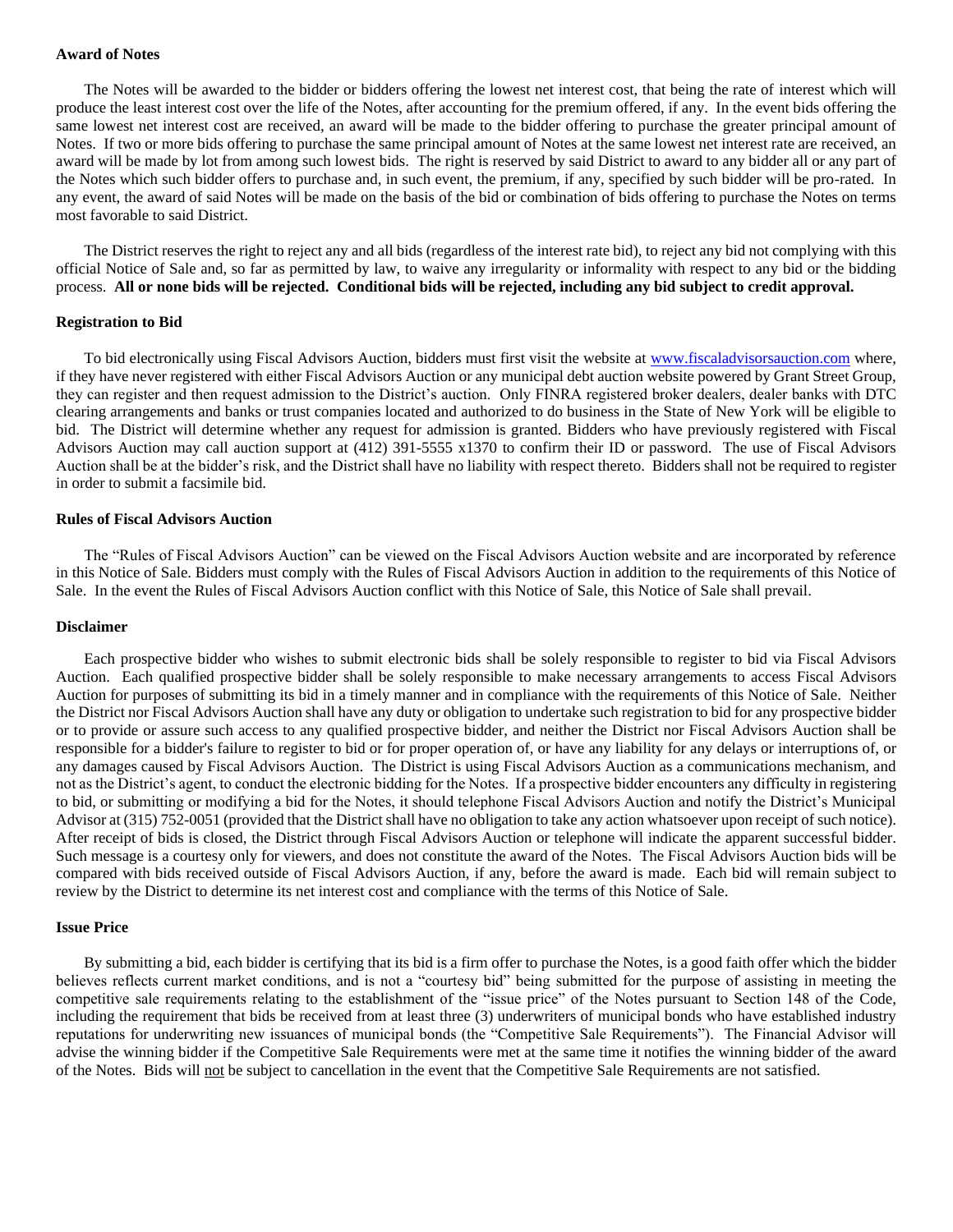The winning bidder shall, within one (1) hour after being notified of the award of the Notes, advise the Municipal Advisor by electronic or facsimile transmission of the reasonably expected initial public offering price or yield of each maturity of the Notes (the "Initial Reoffering Prices") as of the date of the award.

By submitting a bid, the winning bidder agrees (unless the winning bidder is purchasing the Notes for its own account and not with a view to distribution or resale to the public) that if the Competitive Sale Requirements are not met, it will elect and satisfy either option (1) or option (2) described below. Such election must be made on the bid form submitted by each bidder.

For purposes of the "hold the price" or "follow the price" requirement described below, a "maturity" refers to Notes that have the same interest rate, credit and payment terms.

(1) Hold the Price. The winning bidder:

(a) will make a bona fide offering to the public of all of the Notes at the Initial Reoffering Prices and provide Bond Counsel with reasonable supporting documentation, such as a copy of the pricing wire or equivalent communication, the form of which is acceptable to Bond Counsel,

(b) will neither offer nor sell to any person any Notes within a maturity at a price that is higher, or a yield that is lower, than the Initial Reoffering Price of such maturity until the earlier of (i) the date on which the winning bidder has sold to the public at least 10 percent of the Notes of such maturity at a price that is no higher, or a yield that is no lower, than the Initial Reoffering Price of such maturity or (ii) the close of business on the  $5<sup>th</sup>$  business day after the date of the award of the Notes, and

(c) has or will include within any agreement among underwriters, any selling group agreement and each retail distribution agreement (to which the winning bidder is a party) relating to the initial sale of the Notes to the public, together with the related pricing wires, language obligating each underwriter to comply with the limitations on the sale of the Notes as set forth above.

(2) Follow the Price. The winning bidder:

(a) will make a bona fide offering to the public of all of the Notes at the Initial Reoffering Prices and provide the Issuer with reasonable supporting documentation, such as a copy of the pricing wire or equivalent communication, the form of which is acceptable to Bond Counsel,

(b) will report to the Issuer information regarding the actual prices at which at least 10 percent of the Notes within each maturity of the Notes have been sold to the public,

(c) will provide the Issuer with reasonable supporting documentation or certifications of such sale prices the form of which is acceptable to Bond Counsel. This reporting requirement, which may extend beyond the closing date of the Notes, will continue until such date that 10 percent of each maturity of the Notes has been sold to the public, and

(d) has or will include within any agreement among underwriters, any selling group agreement and each retail distribution agreement (to which the winning bidder is a party) relating to the initial sale of the Notes to the public, together with the related pricing wires, language obligating each underwriter to comply with the reporting requirement described above.

Regardless of whether or not the Competitive Sale Requirements were met, the winning bidder shall submit to the Issuer a certificate (the "Reoffering Price Certificate"), satisfactory to Bond Counsel, prior to the delivery of the Notes stating the applicable facts as described above. The form of Reoffering Price Certificate is available by contacting Bond Counsel or the Municipal Advisor.

If the winning bidder has purchased the Notes for its own account and not with a view to distribution or resale to the public, then, whether or not the Competitive Sale Requirements were met, the Reoffering Price Certificate will recite such facts and identify the price or prices at which the purchase of the Notes was made.

For purposes of this Notice of Sale, the "public" does not include the winning bidder or any person that agrees pursuant to a written contract with the winning bidder to participate in the initial sale of the Notes to the public (such as a retail distribution agreement between a national lead underwriter and a regional firm under which the regional firm participates in the initial sale of the Notes to the public). In making the representations described above, the winning bidder must reflect the effect on the offering prices of any "derivative products" (e.g., a tender option) used by the bidder in connection with the initial sale of any of the Notes.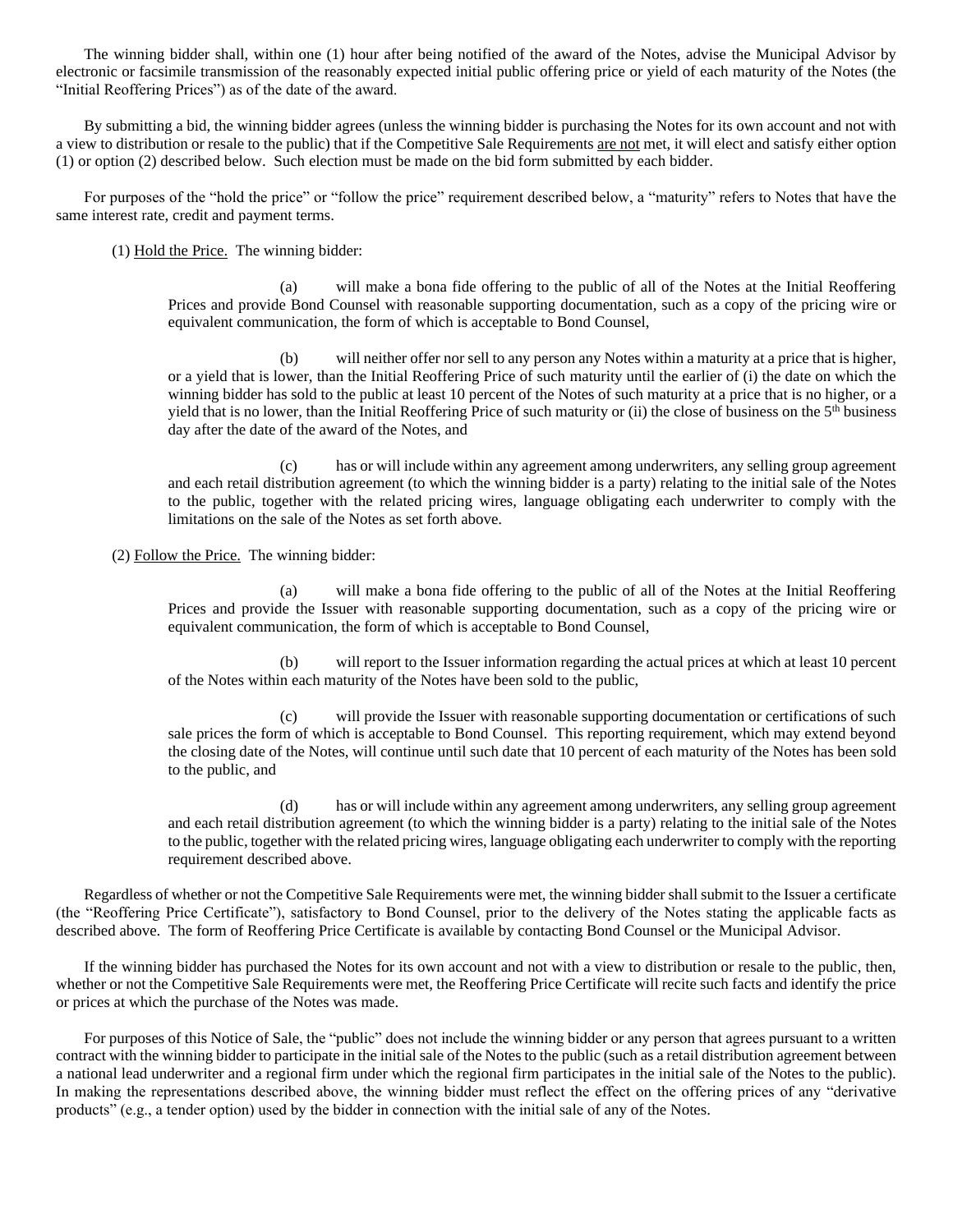#### **THE NOTES**

## **Security for the Notes**

The Notes will be valid and legally binding general obligations of the District, all the taxable real property within which will be subject to the levy of ad valorem taxes to pay the Notes and interest thereon, without limitation as to rate or amount. The District will pledge its faith and credit for the payment of the principal of the Notes and interest thereon.

In the event of a default in the payment of the principal of and/or interest on the Notes, the State Comptroller is required to withhold, under certain conditions prescribed by Section 99-b of the State Finance Law, state aid and assistance to the District and to apply the amount thereof so withheld to the payment of such defaulted principal and/or interest, which requirement constitutes a covenant by the State with the holders from time to time of the Notes.

#### **Form of the Notes**

At the option of the purchaser(s), the Notes will be issued in (i) registered certificated form, registered in the name of the purchasers(s) or (ii) registered book-entry-only form registered to Cede & Co., as the partnership nominee for The Depository Trust Company, New York, New York ("DTC"). All expenses related to DTC shall be the responsibility of the purchaser.

If the Notes are issued in non-book-entry form, they will be issued as registered certificated obligations, in the name of the purchaser. Principal and interest on the Notes are payable at maturity in lawful money of the United States of America (Federal Funds). The purchaser(s) shall have the right to designate a bank or banks located and authorized to do business in the State of New York as the place or places for the payment of the principal and interest on the Notes. Any related bank fees, if any, are to be paid by the purchaser(s). A single note certificate will be issued for those Notes of an issue bearing the same rate of interest in the aggregate principal amount awarded to such purchaser(s) at such interest rate.

If the purchaser(s) notifies Bond Counsel by 3:00 o'clock P.M., Prevailing Time on the date of sale, such Notes may be issued in the form of book-entry-only notes, in the denominations corresponding to the aggregate principal amount for each Note bearing the same rate of interest and CUSIP number. In the event that the Purchaser(s) chooses registered notes, as a condition to delivery of the Notes, the successful bidder will be required to cause such note certificates to be (i) registered in the name of Cede  $\&$  Co., as nominee of The Depository Trust Company, New York, New York ("DTC"), and (ii) deposited with DTC to be held in trust until maturity. DTC is an automated depository for securities and clearinghouse for securities transactions, and will be responsible for establishing and maintaining a book-entry system for recording the ownership interests of its participants, which include certain banks, trust companies and securities dealers, and the transfers of the interests among its participants. The DTC participants will be responsible for establishing and maintaining records with respect to the Notes. Individual purchases of beneficial ownership interests in the Notes may only be made through book entries (without certificates issued by the District) made on the books and records of DTC (or a successor depository) and its participants, in denominations of \$5,000 or integral multiples thereof, as may be determined by the purchaser(s). Principal and interest on the Notes will be payable by the District by wire transfer or in clearinghouse funds to DTC or its nominee as registered owner of the Notes. Transfer of principal and interest payments to participants of DTC will be the responsibility of DTC; transfer of principal and interest payments to beneficial owners by participants of DTC will be the responsibility of such participants and other nominees of beneficial owners. The District will not be responsible or liable for payments by DTC to its participants or by DTC participants to beneficial owners or for maintaining, supervising or reviewing the records maintained by DTC, its participants or persons acting through such participants.

# **CUSIP Identification Numbers**

The Municipal Advisor intends apply for CUSIP identification numbers as is discussed in the Preliminary Official Statement, in compliance with MSRB Rule G-34, (a)(i) (A)-(H). As is further discussed in Rule G-34 the purchaser, as the "dealer who acquires" the issue, is responsible for the registration fee to the CUSIP Bureau for this service. It is anticipated that CUSIP identification numbers will be printed on the Notes. All expenses in relation to the printing of CUSIP numbers on the Notes will be paid for by the District; provided, however, that the District assumes no responsibility for any CUSIP Service Bureau charge or other charges that may be imposed for the assignment of such numbers.

#### **Delivery Date and Place of Delivery**

The Notes will be delivered through the facilities of DTC located in Jersey City, New Jersey, or as may be agreed with the purchaser(s), on or about July 26, 2022. The purchase price of the Notes, in accordance with the purchaser's bid, shall be paid in Federal Funds or other funds available for immediate credit on the delivery date. The District's Municipal Advisor shall provide the successful bidder(s) with wire instructions relative to the payment of the purchase price of the Notes and the successful bidder shall be entitled to rely on such instructions.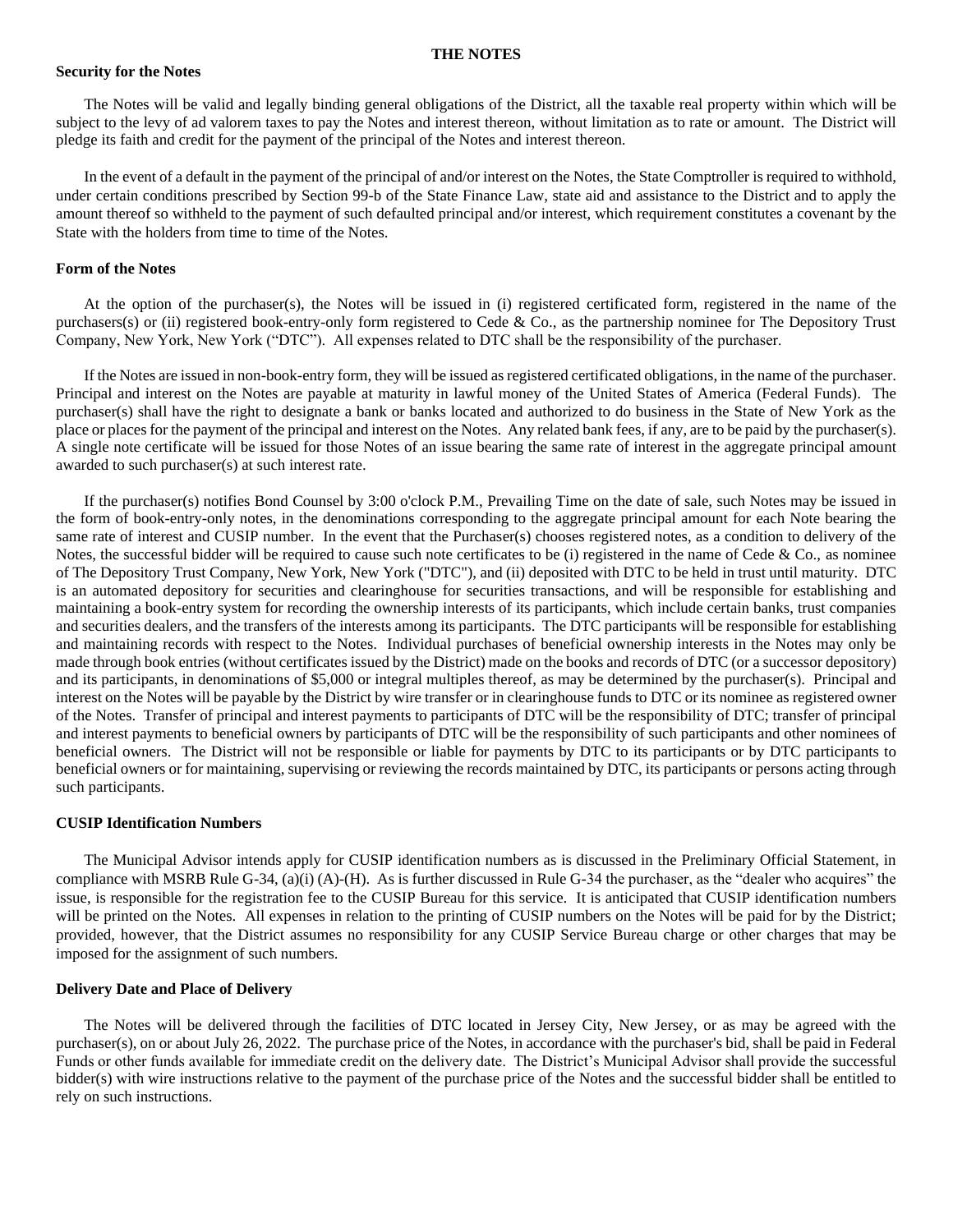# **Ratings**

The Notes are not rated. Subject to the approval of the District, the purchaser(s) of the Notes may have a rating completed after the sale at the expense of the purchaser(s), including any fees to be incurred by the District, such as a rating action that may require the filing of a material event notification to EMMA and/or the provision of a supplement to the final Official Statement.

#### **Tax Exemption and Legal Opinion**

As a condition to each purchaser(s)'s obligation to accept delivery of and pay for the Notes, such purchaser(s) will be furnished, without cost, the following, dated as of the date of the delivery of and payment for said Notes: (i) a certificate of the President of the Board of Education certifying that (a) as of the date of the Official Statement furnished by the District in relation to said Notes which Official Statement is deemed by the District to be final for purposes of Securities and Exchange Commission Rule 15c2-12, except for the omission therefrom of those items allowable under said Rule, said Official Statement did not contain any untrue statements of material fact or omit to state a material fact necessary to make the statements therein, in the light of the circumstances under which they were made, not misleading, subject to the condition that while information in said Official Statement obtained from sources other than the District is not guaranteed as to accuracy, completeness or fairness, he has no reason to believe and does not believe that such information is materially inaccurate or misleading, and (b) to his knowledge, since the date of said Official Statement, there have been no material transactions not in the ordinary course of affairs entered into by the District and no material adverse changes in the general affairs of the District or in its financial condition as shown in said Official Statement other than as disclosed in or contemplated by said Official Statement, (ii) a Closing Certificate, constituting a receipt for the Note proceeds and a signature certificate, which will include a statement that no litigation is pending, or to the knowledge of the signers, threatened affecting the Notes, (iii) an arbitrage certificate executed on behalf of the District which will include, among other things, covenants, relating to compliance with the Internal Revenue Code of 1986 (the "Code"), with the owners of the Notes that the District will, among other things, (A) take all actions on its part necessary to cause interest on the Notes not to be includable in the gross income of the owners thereof for Federal income tax purposes, including without limitation, restricting, to the extent necessary, the yield on investments made with the proceeds of the Notes and investment earnings thereon, making required payments to the Federal Government, if any, and maintaining books and records in a specified manner, where appropriate, and (B) refrain from taking any action which would cause interest on the Notes to be includable in the gross income of the owners thereof for Federal income tax purposes, including, without limitation, refraining from spending the proceeds of the Notes and investment earnings thereon on certain specified purposes; and (iv) a Certificate of the District, executed by the President of the Board of Education, stating that the District has agreed, in accordance with the Rule 15c2-12, to provide or cause to be provided, timely notice of the occurrence of certain material events with respect to the Notes, and (v) the approving legal opinion as to the validity of the Notes of **Trespasz & Marquardt, LLP, Syracuse, New York, Bond Counsel**. Reference should be made to said Official Statement for a description of the scope of Bond Counsel's engagement in relation to the issuance of the Notes and matters covered by such legal opinion. Furthermore, reference should be made to the information under the headings "LEGAL MATTERS" and "TAX MATTERS" in the Official Statement.

THE NOTES WILL BE DESIGNATED "QUALIFIED TAX-EXEMPT OBLIGATIONS" PURSUANT TO SECTION 265(b)(3) OF THE CODE, BY CERTIFICATE OF THE SCHOOL DISTRICT CHIEF FISCAL OFFICER.

# **Document Accompanying the Delivery of the Notes**

Any party executing and delivering a bid for the Notes agrees, if its bid is accepted by the District, to provide to the District, in writing, within two business days after the date of such award, all information which said successful bidder(s) determines is necessary for it to comply with SEC Rule 15c2-12, including all necessary pricing and sale information, information with respect to the purchase of municipal bond insurance, if any, and underwriter identification. Within five business days following receipt by the District thereof, the District will furnish to the successful bidder(s), in reasonable quantities as requested by the successful bidder(s), copies of said Official Statement, updated as necessary, and supplemented to include said information. Failure by the successful bidder(s) to provide such information will prevent the District from furnishing such Official Statement as described above. The District shall not be responsible or liable in any manner for the successful bidder's determination of information necessary to comply with SEC Rule 15c2- 12 or the accuracy of any such information provided by the successful bidder(s) or for failure to furnish such Official Statements as described above which results from a failure by the successful bidder(s) to provide the aforementioned information within the time specified. Acceptance by the successful bidder(s) of such final Official Statements shall be conclusive evidence of the satisfactory completion of the obligations of said District with respect to the preparation and delivery thereof.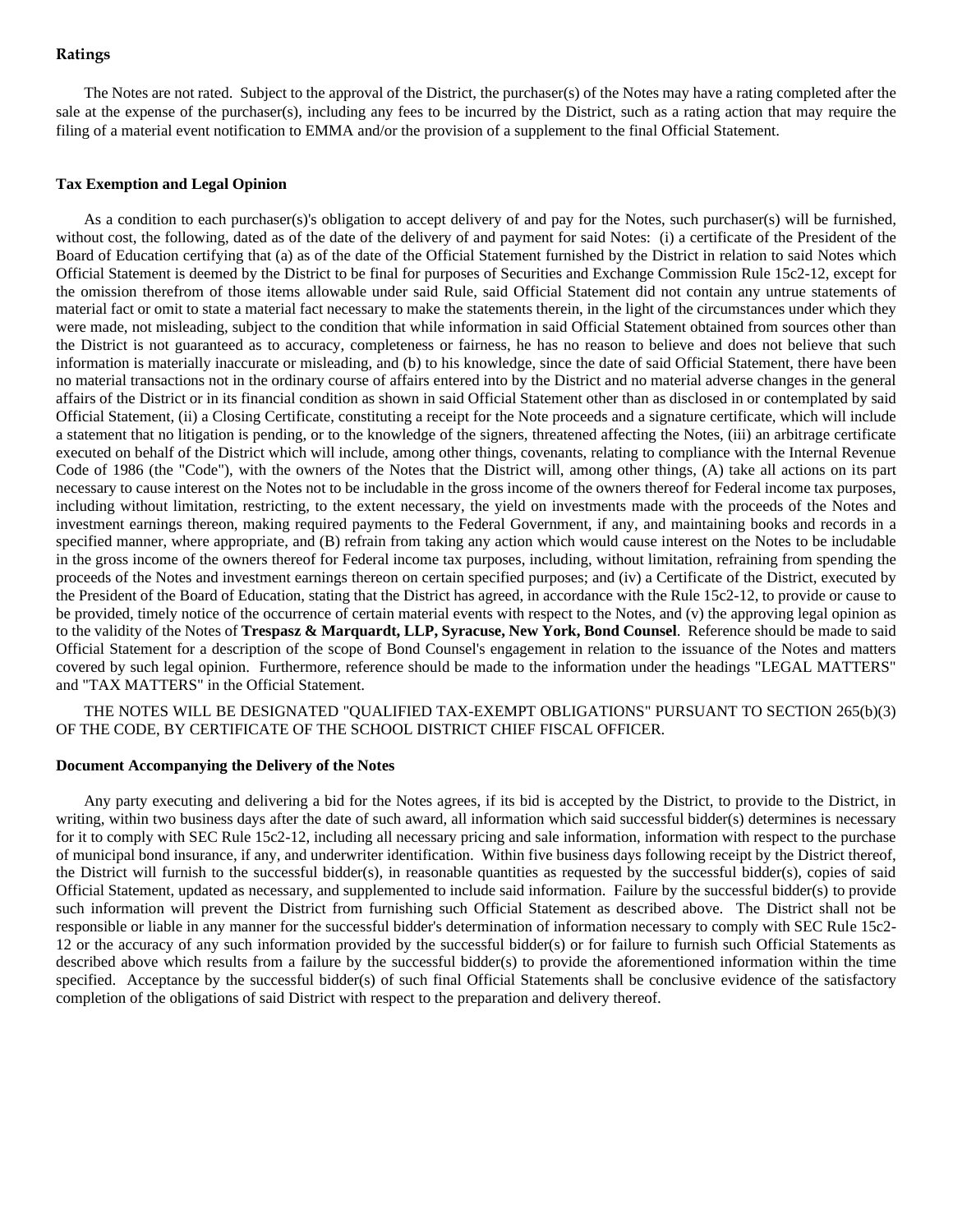# **Contact Information**

Additional copies of the Notice of Sale may be obtained upon request from the offices of Fiscal Advisors & Marketing, Inc., Phone: (315) 752-0051, or at [www.fiscaladvisors.com.](file://///app03/pub/Official%20Statements/Schools%20P-Z/www.fiscaladvisors.com)

The District's contact information is as follows: Lisa Mitras, Business Manager,7852 State Highway 56, Norwood, New York 13668, Phone: (315) 353-9951 x 2605, Fax: (315) 353-2467, Email[: lmitras@nncsk12.org.](mailto:lmitras@nncsk12.org)

The District's Bond Counsel contact information is as follows: Theodore A. Trespasz, Jr. Esq., Trespasz & Marquardt, LLP, 251 West Fayette Street, Syracuse, New York 13202; Phone (315) 466-4444, Fax (315) 466-5555, Email ttrespasz@lawtm.com

# **NORWOOD-NORFOLK CENTRAL SCHOOL DISTRICT**

# **Dated: June 23, 2022 ARTIE FREGO PRESIDENT OF THE BOARD OF EDUCATION AND CHIEF FISCAL OFFICER**